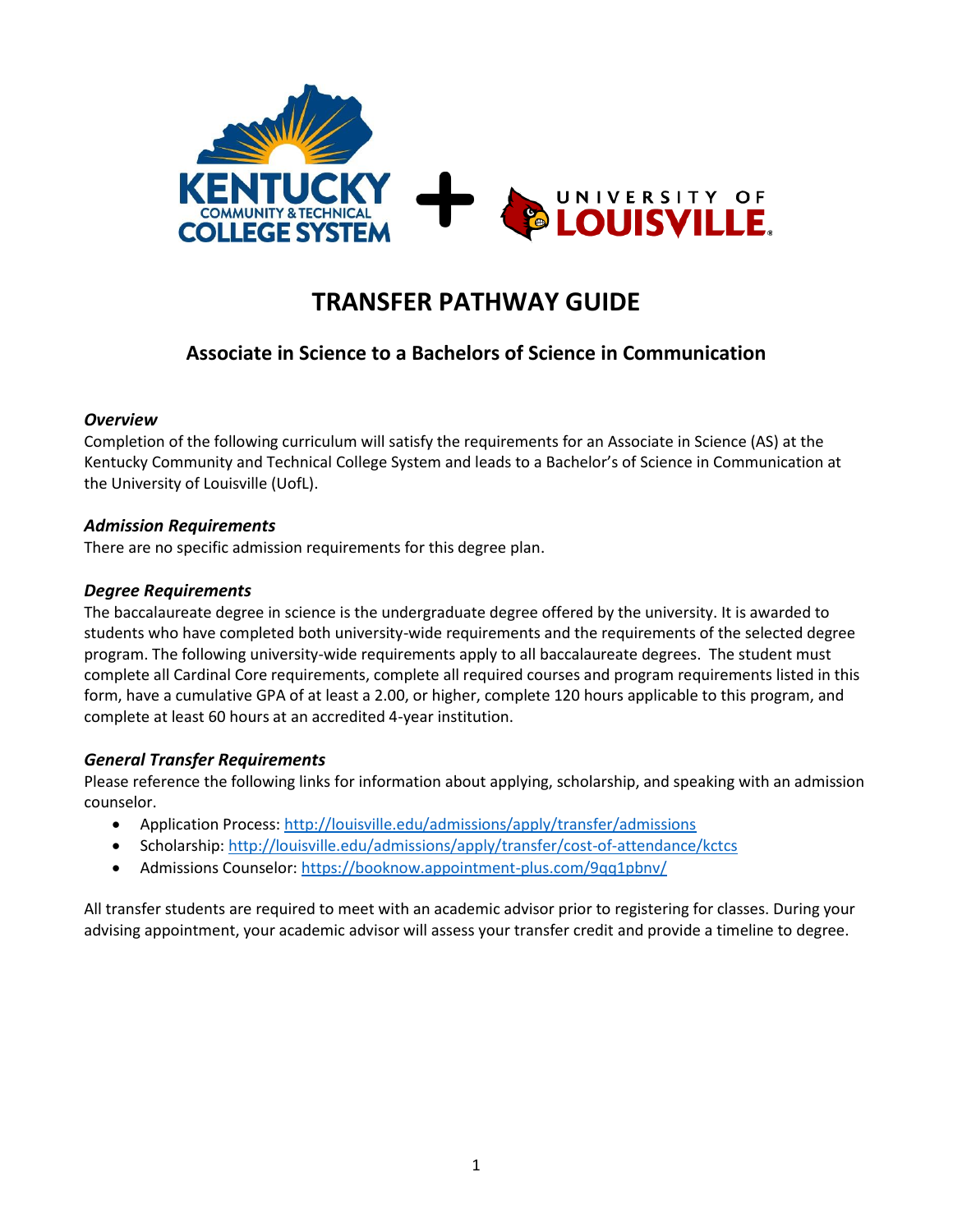## **KCTCS AS to UofL BS in Communications Checklist**

## **Kentucky Community and Technical College System**

| <b>KCTCS</b><br>Course | <b>Course or Category</b>                      | <b>Credits</b> | <b>UofL</b><br><b>Course</b> | <b>Completed</b> |
|------------------------|------------------------------------------------|----------------|------------------------------|------------------|
| <b>ENG 101</b>         | <b>Written Communications I</b>                | 3              | <b>ENGL 101</b>              |                  |
| <b>ENG 102</b>         | <b>Written Communications II</b>               | 3              | <b>ENGL 102</b>              |                  |
| COM XXX                | Oral Communications- COM 181, 205 or 252       |                | COMM 111,                    |                  |
|                        |                                                | 3              | 112 or 115                   |                  |
| <b>COM 101</b>         | Intro to Communications (SBS)                  | 3              | <b>COMM 201</b>              |                  |
| <b>COM 249</b>         | Intro to Mass Communication (SBS)              | 3              | <b>COMM 305</b>              |                  |
|                        | Social & Behavioral Science - ANT 160 or ANT   |                | <b>ANTH 201,</b>             |                  |
| <b>TBS XXX</b>         | 220, or PSY 110 or SOC 101                     | 3              | <b>PSYC 201 or</b>           |                  |
|                        |                                                |                | SOC 201                      |                  |
| <b>HIS XXX</b>         | Heritage- HIS 101, 102, 108 or 109             | 3              | HIST 101, 102,               |                  |
|                        |                                                |                | 211 OR 212                   |                  |
| TBS XXX                | Arts & Humanities                              | 3              | A/H XXX                      |                  |
| TBS XXX                | Natural Science & Lab                          | 3(4)           | NS & L XXX                   |                  |
| MAT or                 |                                                | 3              | <b>MATH 105 or</b>           |                  |
| STA XXX                | Quantitative Reasoning: MAT 146 or Higher      |                | higher                       |                  |
| TBS XXX                | <b>Natural Science</b>                         | 3              | <b>NS XXX</b>                |                  |
|                        | <b>Subtotal General Education Core Courses</b> | 33-34          |                              |                  |

#### **Category 1: KCTCS General Education Core Requirements (33-34 hours)**

TBS XXX means: To Be Selected by KCTCS student.

TBD XXX means: To Be Determined by UofL based on course selected.

\*One of these courses must be selected from the KCTCS identified Cultural Studies course list. Indicate by placing (CS) next to the course name in Category 1 or 2 table.

#### **Category 2: KCTCS AA Requirements (6-8 hours)**

| <b>KCTCS</b><br>Course | <b>Course or Category</b>                 | <b>Credits</b> | UofL<br>Course | Completed |
|------------------------|-------------------------------------------|----------------|----------------|-----------|
| TBS XXX                | Social Behavioral Science- Not COM        |                | SBS XXX        |           |
| <b>TBS XXX</b>         | Social Behavioral Science- Not COM        |                | <b>SBS XXX</b> |           |
|                        | <b>Subtotal AA/AS Requirement Courses</b> |                |                |           |

#### **Category 3: KCTCS Electives (21-22 hours)**

| <b>KCTCS</b><br>Course | <b>Course or Category</b>                                     | <b>Credits</b> | <b>UofL</b><br><b>Course</b> | Completed |
|------------------------|---------------------------------------------------------------|----------------|------------------------------|-----------|
| <b>CIT 105</b>         | Digital Literacy or IC3 Fast Track Exam                       | $0 - 3$        | Elective                     |           |
| <b>FYE 105</b>         | First-Year Experience                                         | 3              | <b>GEN 101</b>               |           |
| TBS XXX                | *Foreign Language 1                                           | 3(4)           | <b>FL XXX</b>                |           |
| TBS XXX                | *Foreign Language 2                                           | 3(4)           | FL XXX                       |           |
| <b>COM 281</b>         | <b>Communication in Small Group</b>                           | 3              | <b>COMM 312</b>              |           |
| <b>COM 287</b>         | <b>Persuasive Speaking</b>                                    | 3              | <b>COMM 311</b>              |           |
| TBS XXX                | Any College Level Course                                      | 3              | TBD XXX                      |           |
|                        | Any College Level Course, if needed from testing out of<br>DL | (3)            | TBD XXX                      |           |